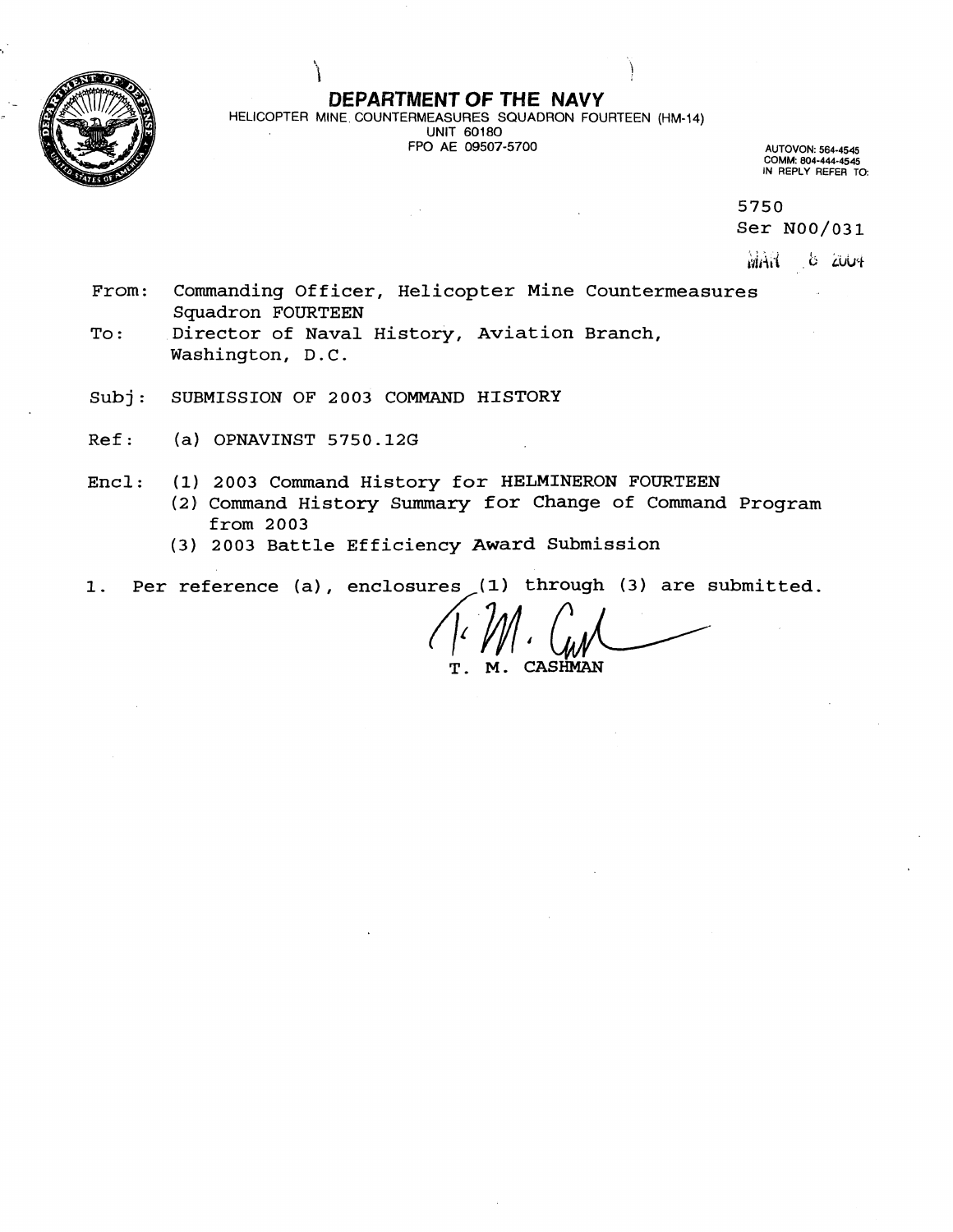## **COMMAND COMPOSITION AND ORGANIZATION**

HELICOPTER MINE COUNTERMEASURES SQUADRON FOURTEEN (HM-14),<br>UIC 53827, is based at Naval Air Station Oceana Detachment Norfolk, Virginia. The squadron maintained a permanent Airborne Mine Countermeasures (AMCM) / vertical Onboard Delivery (VOD) Detachment (DET ONE) in Bahrain and a second Detachment (DET TWO) aboard USS PONCE (LPD-15) . The squadron also houses the Fleet Replacement Detachment and conducts all of the Navy's MH-53E aircrew and pilot training.

HM-14 reports operationally to Commander, Mine Countermeasures SQUADRON TWO (MCMRON TWO) and administratively to Commander, Helicopter Tactical Wing. U.S. Atlantic Fleet (COMHELTACWINGLANT). HM-14 is the largest combat deployable aviation squadron in the Atlantic Fleet. Uniquely, it is fully integrated with both active duty and reserve sailors. HM-14's primary mission is to provide a rapid response AMCM capability worldwide. The squadron is manned to maintain and operate fifteen Sikorsky MH-53E Sea Dragon helicopters; eleven in Norfolk for FRD training and squadron operations and four permanently deployed in Bahrain. HM-14 employs numerous minesweeping and minehunting devices and related support equipment. The squadron has the capability and expertise required to independently plan, execute and evaluate the effectiveness of a complete airborne mine countermeasures operation from ship or shore. CDR Ian C. McIntyre relieved CDR Steven A. Borden on 7 February 2003. CDR T. M. Cashman assumed the duties of Executive Officer.

# CHRONOLOGY OF EVENTS, 1 JANUARY - 31 DECEMBER 2003

### **JANUARY** :

1-31: Detachment ONE Conducted AMCM/VOD operations in Arabian Gulf in support of Operations SOUTHERN WATCH and ENDURING FREEDOM. 16-23: Participated in AQS-24 Fleet Re-Introduction in Panama City, FL.

# **FEBRUARY** :

1-28: Detachment ONE Conducted AMCM/VOD operations in Arabian Gulf in support of Operations SOUTHERN WATCH and ENDURING FREEDOM. 7: CDR Ian C. McIntyre relieved CDR Steven A. Borden and CDR T. **M.**  Cashman assumed the duties of Executive Officer.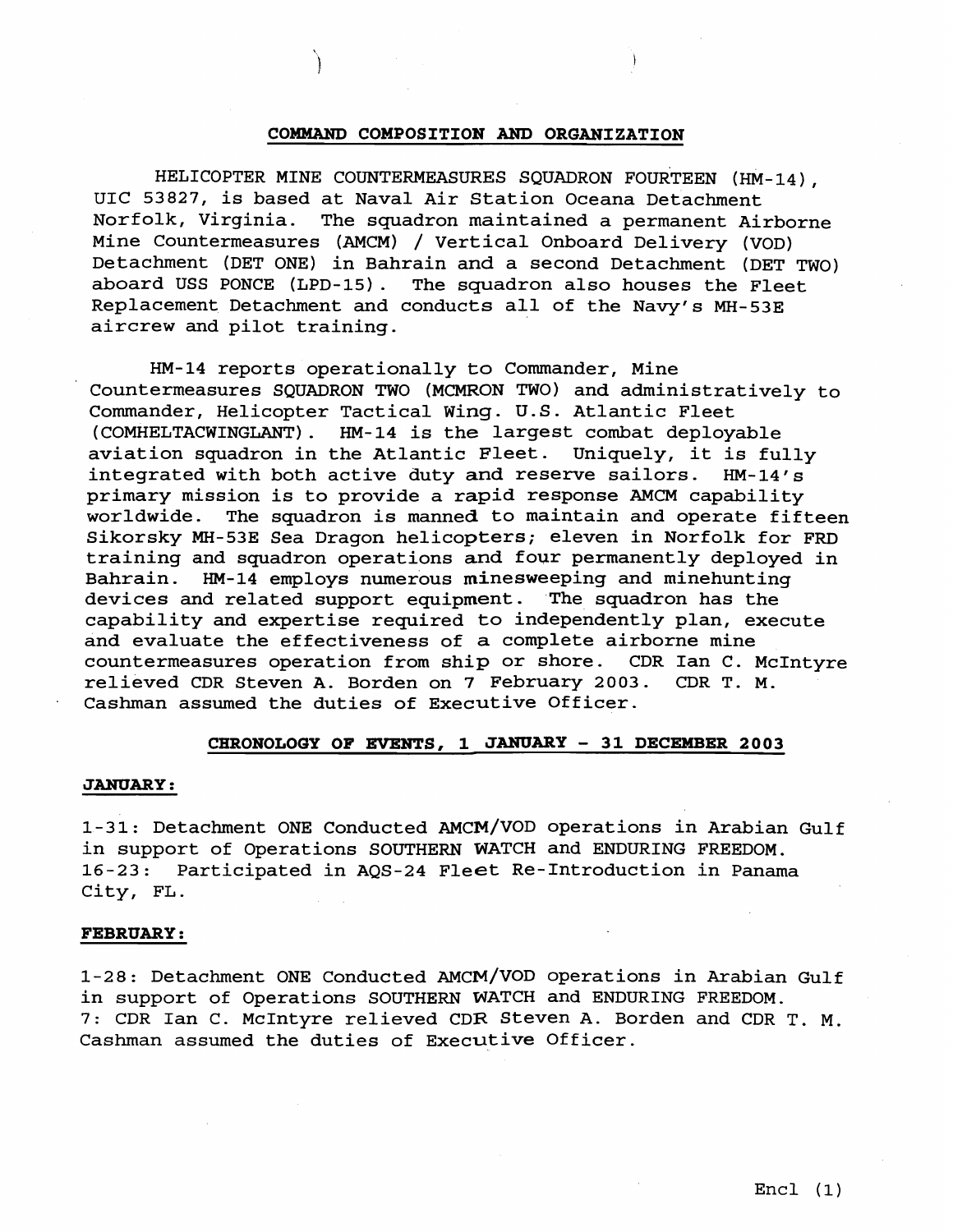# **MARCH** :

1-31: Detachment ONE Conducted AMCM/VOD operations in the Arabian Gulf in support of Operations SOUTHERN WATCH/IRAQI FREEDOM and ENDURING FREEDOM.

1-31: Detachment TWO Conducted AMCM/VOD operations in the Arabian Gulf in support of Operations IRAQI FREEDOM and ENDURING FREEDOM. (aboard USS PONCE LPD-15)

# **APRIL** :

1-30: Detachment ONE Conducted AMCM/VOD operations in the Arabian Gulf in support of Operations SOUTHERN WATCH/IRAQI FREEDOM and ENDURING FREEDOM.

1-19: Detachment TWO Conducted AMCM/VOD operations in the Arabian Gulf in support of Operations IRAQI FREEDOM and ENDURING FREEDOM. (aboard USS PONCE LPD-15)

# **MAY:**

1-15: Detachment ONE Conducted AMCM/VOD operations in the Arabian Gulf in support of Operations IRAQI FREEDOM and ENDURING FREEDOM.

### **JUNE:**

Nothing to highlight.

## **JULY:**

24-28: Participated in Selfridge Airshow, Selfridge, MI.

## **AUGUST** :

Nothing to highlight.

### **SEPTEMBER:**

15-26: Participated in MIREM 03-4 in the Virginia Capes Operation Area.

16-19: Prepared for Hurricane Isabel Humanitarian Assistance. Sortied eight MH-53E aircraft to Dayton, Ohio within a 24 hour window of notification.

#### **OCTOBER** :

2-5: Participated in the  $10^{th}$  Anniversary of Gothic Serpent at Fort Campbell, KY.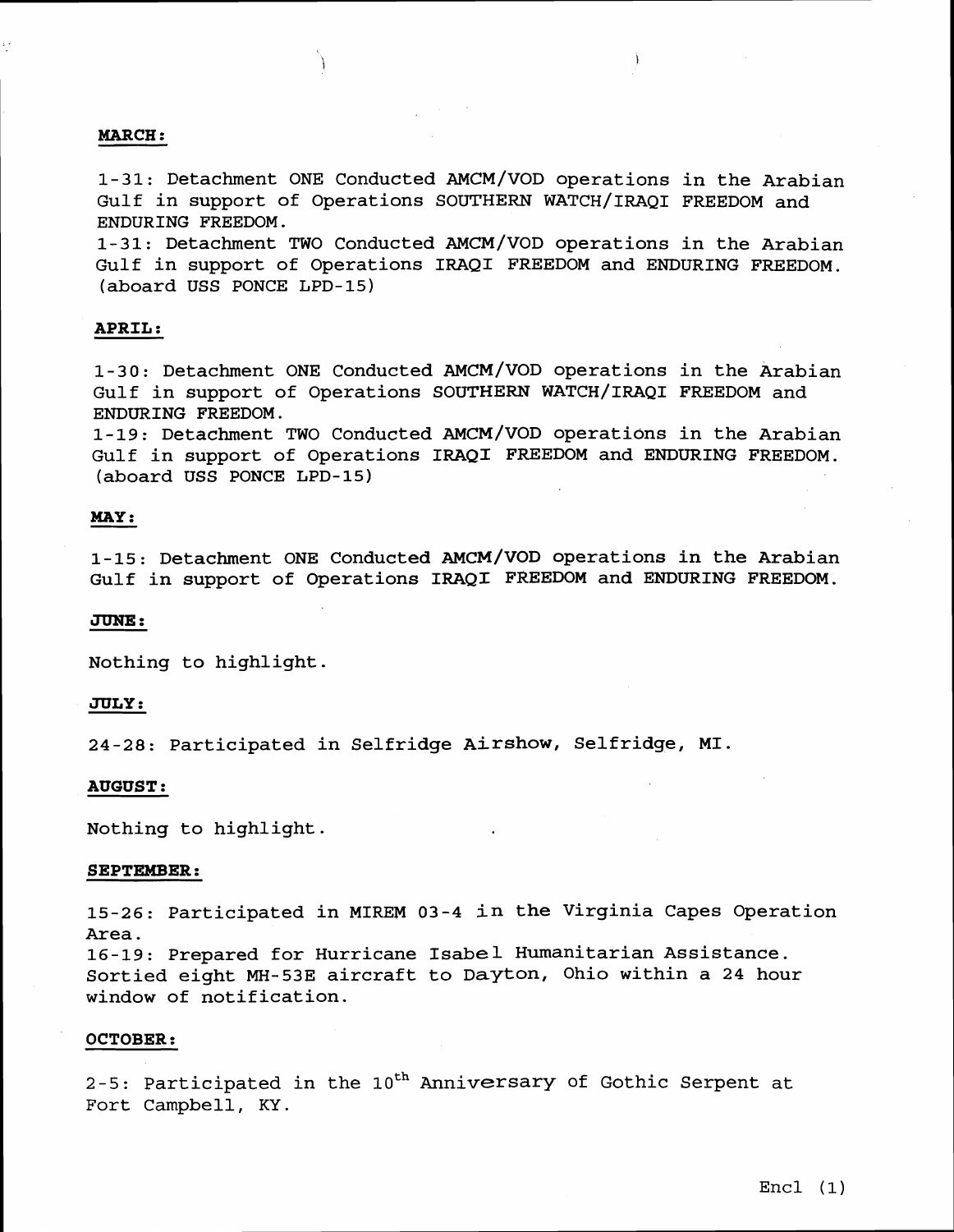21-31: Participated in AQS-24 and MK-105 Training Exercise in Panama City, FL.

## **NOVEMBER** :

1-13: Participated in AQS-24 and MK-105 Training Exercise in Panama City, FL.

## **DECEMBER** :

5-8: Conducted VOD/Passenger movement in Key West and Jacksonville, FL in support of the USS George Washington (CVN-73). 15: Participated in the 100<sup>th</sup> Anniversary of the First Flight at Kitty Hawk, NC.

# **NARRATIVE OF EVENTS**

### **JANUARY** :

**(1) EM-14 Detachment ONE, Manama, Bahrain (1 January** - **15 May 2003)** . **HM-14** Detachment ONE was a permanent, forward-deployed four aircraft detachment supporting COMFIFTHFLT AMCM and VOD initiatives. The detachment was responsible for contingency **AMCM**  and logistics support to afloat assets in the COMFIFTHFLT Area of Responsibility. This detachment added a robust mine countermeasures (MCM) capability to the region, completing Commander, U.S. Naval Central Command's mine warfare triad of surface and underwater MCM assets. During this period Detachment ONE transported 1,810,200 pounds of mail and cargo and 2,506 passengers to ships participating in Operation SOUTHERN WATCH/IRAQI FREEDOM and ENDURING FREEDOM.

**(2) Participated in AQS-24 Fleet Re-Introduction in Panama City, FL (16** - **23 JANUARY 2003)** . The squadron conducted training for the re-introduction of the AQS-24 into the fleet in Panama City, FL.

## **FEBRUARY:**

**Change of Command (7 February 2003)** . CDR Ian C. McIntyre relieved CDR Steven A. Borden as the Commanding officer. CDR T. M. Cashman assumed the duties of the Executive officer.

### **MARCH** :

**HM-14 Detachment TWO, Arabian Gulf, USS PONCE LPD-15 (1**  March - 19 April 2003). HM-14 Detachment TWO deployed two aircraft aboard the USS PONCE (LPD-15) to conduct Airborne Mine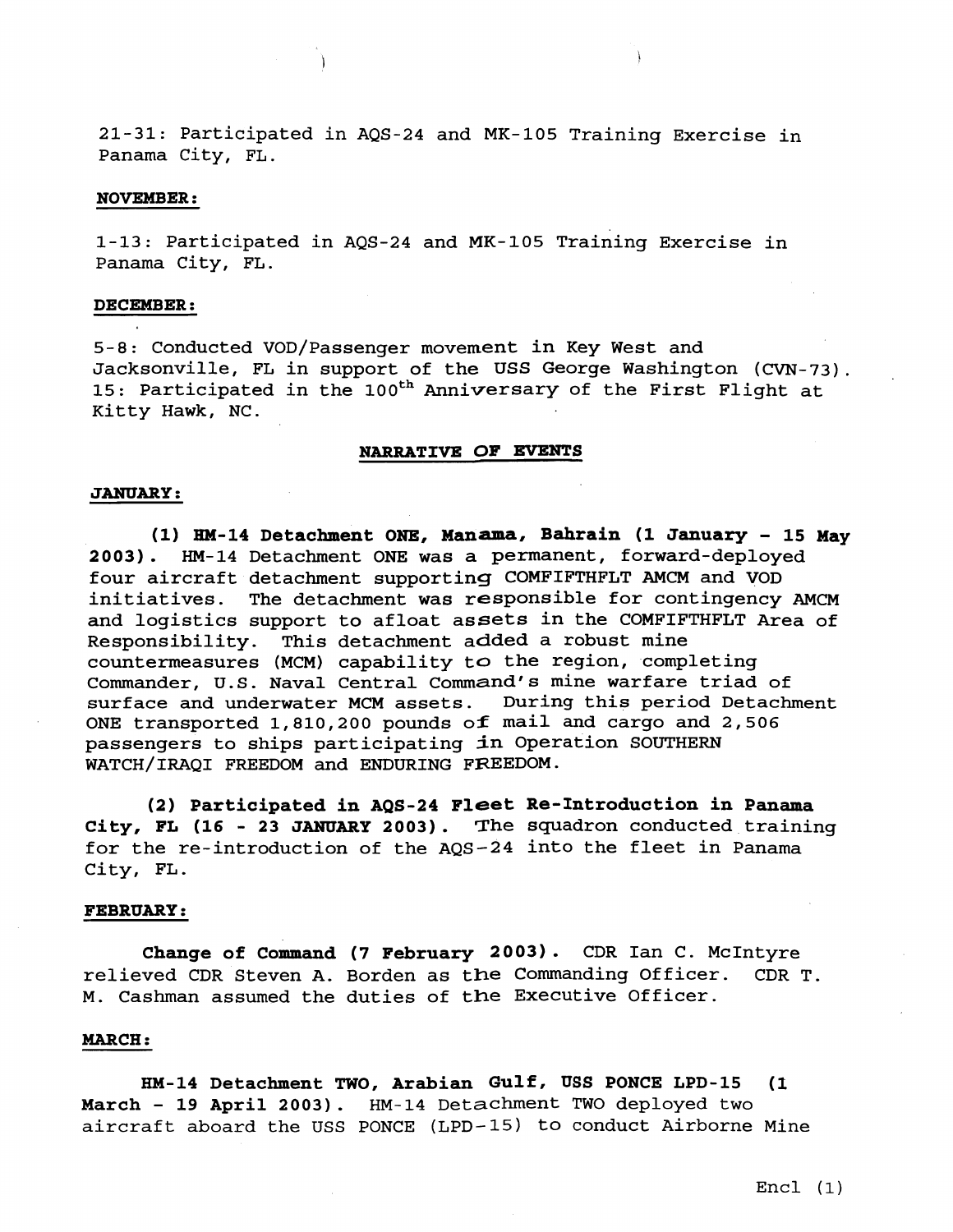Countermeasure missions in support of Operation IRAQI FREEDOM. Together with surface and underwater MCM units Detachment **TWO**  cleared vital waterways and seaports in Southern Iraq allowing **u.S.** forces and necessary humanitarian aid to enter the country. Detachment TWO transported **533** passengers and transported **231,600**  pounds of cargo and mail to and from USS PONCE (LPD-15) in support of operation IRAQI FREEDOM.

# **APRIL** :

Nothing additional to highlight.

# **MAY** :

**HM-24 Detachment ONE, Turnover (15 May 2003).** At the conclusion of Operation IRAQI FREEDOM, **HM-14** Det ONE turned over to **HM-15.** This allowed **HM-14** Detachment ONE to return to Naval Station Norfolk and resume operations as a single-location squadron for the first time in four years.

## JUNE:

Nothing additional to highlight.

# JULY:

**Selfridge Airshow (24** - **28 July 2003). HM-14** aircraft participated in the Selfridge Airshow boosting support from the local community by providing the base with a valuable Naval asset. This was the first airshow that the Selfridge Air National Guard put on in over **3** years because of the September **11, 2001**  tragedies.

### **AUGUST** :

Nothing additional to highlight.

### **SEPTEMBER:**

(1) Mine Warfare Readiness and Efficiency Measuring Operation **03-4 (MIREM 03-4) (15** - **26 September 2003).** The squadron participated in exercise MIREM **03-4** to evaluate current AMCM tactics. The exercise validated the tactics for the newly acquired AN/AQS-24, a minehunting sonar system.

**(2) Hurricane Isabel Humanitasian Assistance (16** - **<sup>19</sup>** September 2003). The squadron deployed eight aircraft to Dayton, Ohio in anticipation of Hurricane Isabel.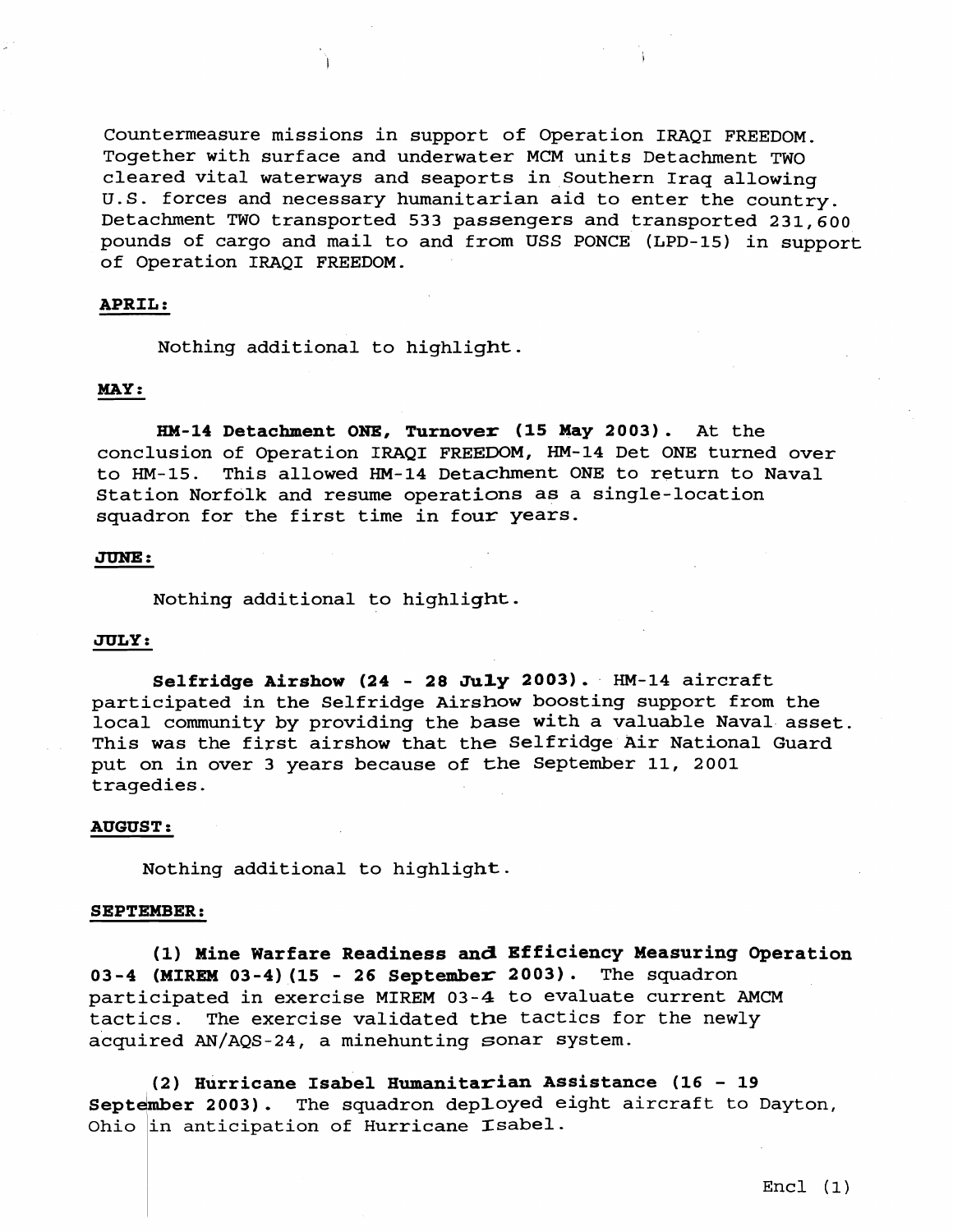### **OCTOBER:**

(1) AQS-24 and MK-105 Training Exercise (21 October - 13<br>November 2003). The squadron sent 3 helicopters to participate The squadron sent 3 helicopters to participate in AQS-24 and MK-105 training in Panama City, FL.

(2) 10<sup>th</sup> Anniversary Gothic Serpent (2 - 4 October 2003). The squadron participated in the 10<sup>th</sup> Anniversary of Gothic Serpent at Ft. Campbell, KY.

### **NOVEMBER** :

Nothing additional to highlight.

## **DECEMBER** :

**(1) USS George Washington CVN-73 Support (5** - **8 December**  2003). Conducted VOD/Passenger transport of stranded crewmembers assigned to the USS George Washington **(CVN-73)** from Naval Station Key West and Naval Air Station Jacksonville, FL.

**(2) zooth Anniversary of First** light **(15 December 2003)** . The squadron participated in the **looth** Anniversary fly-by for the First Flight at Kitty Hawk, NC.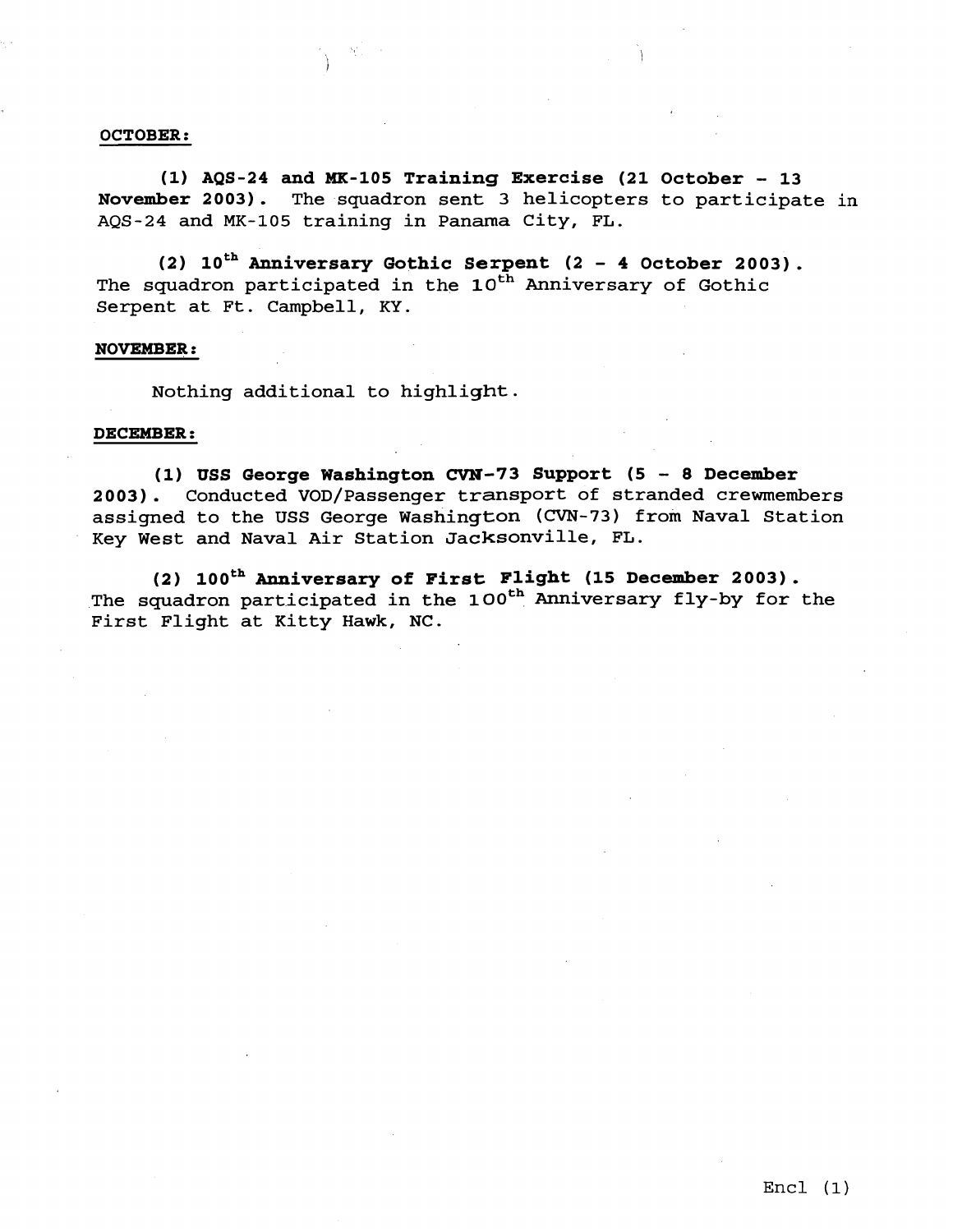# HELICOPTER ..INE COUNTERMEASURES SQUADRON FOURTEEN

HM-14 was established on 12 May 1978, at Naval Air Station, Norfolk, Virginia. **An** independent and self -contained operational Airborne Mine Countermeasures (AMCM) Squadron, today the Vanguard consists of approximately 650 enlisted personnel and 50 officers, and is homeported in Norfolk, Virginia. Using the USAF C-5A "Galaxy" and C-141 "Starlifter" transport aircraft, the squadron is capable of providing a rapid response mine countermeasures (MCM) capability to any location in the world where a mine threat may exist. by the squadron in its MCM operations is the Sikorsky MH-53E Sea Dragon helicopter.

Since its establishment, HM-14 has conducted a multitude of operations at home and abroad. In 1978, the squadron participated in exercise OLIVES NOIRES off the coast of Toulon, France and in exercise<br>CRAZY HORSE near La Spezia, Italy. In April 1980, the squadron CRAZY HORSE near La Spezia, Italy. embarked on **USS** DWIGHT D. EISENHOWER **(CVN** 69) and deployed to the Indian Ocean for operation EVENING LIGHT during the Iranian hostage crisis. Elements of the squadron remained in the Indian Ocean until November 1980, when the main body of the squadron rejoined the detachment and established the first **AMCM** capability in the Indian Ocean/Arabian Gulf theater. In April 1981, the squadron deployed to Europe for 5 1/2 months as the AMCM element of the first integrated MCM Task Group, along with surface and underwater MCM units. HM-14 earned two Meritorious Unit Commendations during this period.

During 1982, HM-14 participated in two major exercises: OCEAN VENTURE '82 at NAS Jacksonville, Florida, and CANUS MARCOT 1-82 at Canadian Forces Base Shearwater, Nova Scotia, Canada. the recipient of the 1982 Battle "E" Award and the CNO Safety Award. Exercises and AMCM demonstrations in Belgium, Scotland, Spain, Greece, Turkey, Portugal, Japan, Philippines and South Korea graphically demonstrated to NATO Allies that the U.S. Navy is capable of countering diverse mining threats anywhere in the world.

In June 1984, HM-14 took delivery of the AN/AQS-14 Mine Hunting Sonar and established the Fleet's first operational airborne mine hunting capability. In August 1984, the squadron responded to a JCSdirected rapid deployment order in support of operation INTENSE LOOK. HM-14 conducted split site AMCM operations in the Gulf of Suez in support of the Egyptian Government, and in the Red Sea in support of the Saudi Arabian Government. During this period, HM-14 also responded to provide vertical onboard delivery **(VOD)** support following the Beirut embassy annex bombing. For its performance during these operations, the squadron was awarded the Navy Unit Commendation and the Humanitarian Service Medal.

In August 1987, the Squadron executed another JCS-directed rapid deployment order operating off the USS **GUADALCANAL** (LPH-7) and USS OKINAWA (LPH-3) in the Arabian Gulf as part of Operation EARNEST WILL. During these operations, HM-14 was credited with the first live moored mines swept by a u.S. Navy unit since the Korean Conflict. As a result of superb performance in the hostile and extremely demanding environment of the Arabian Gulf, HM-14 received the Navy Unit Commendat ion.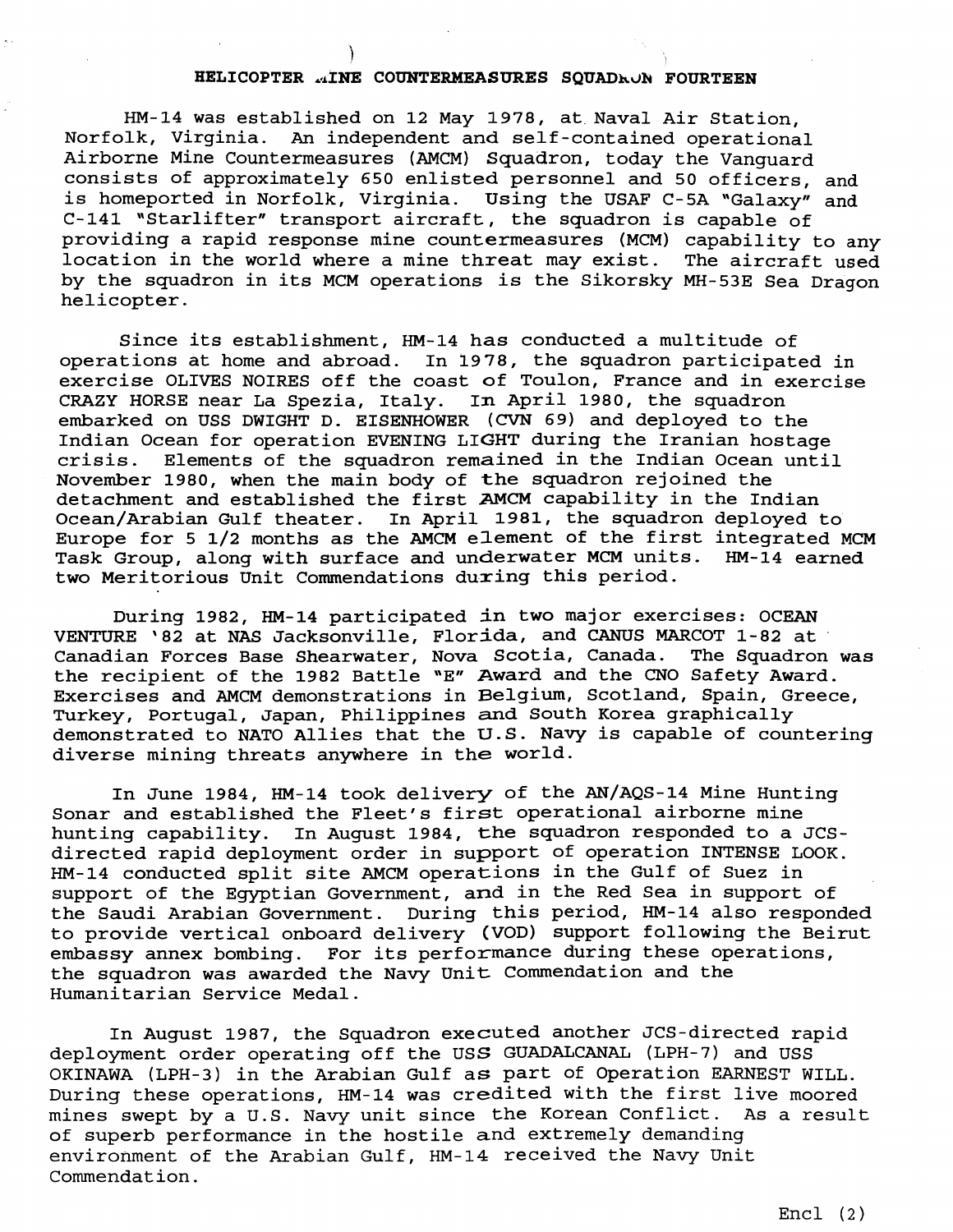In October 1990, HM-14 deployed to the Arabian Gulf for Operations DESERT SHIELD and DESERT STORM. Maintaining a nine month presence in the Arabian Gulf staged in Abu Dhabi, UAE and later aboard USS TRIPOLI (LPH-10) and USS NEW ORLEANS (LPH-11) , HM-14 flew 5315 hours clearing over 768 square miles of Iraqi-mined Gulf waters. Together with the surface and explosive ordnance disposal elements of the U.S. MCM Group, these actions re-established mine free passage for commercial and military shipping in the North Arabian Gulf and renewed commerce into and out of Kuwait. For the Vanguard's accomplishments, the Squadron earned the Navy Unit Commendation and Combat Action Award.

In January 1992, HM-14 rapidly deployed via self-lift to Atlantic City, New Jersey, for Operation TOXIC LOOK. Searching for several containers of hazardous arsenic which were swept over the side of a cargo ship during high seas, the Squadron successfully located the entire spillage area within six days of intense AQS-14 operations. The TOXIC LOOK detachment was awarded the Coast Guard Meritorious Unit Award for this action.

In January of 1993, HM-14 participated in the first integrated exercise at Naval Station Ingleside, Texas. In March, HM-14 deployed to Northern Europe aboard USS INCHON **(LPH-12)** to participate in NATO Exercise BLUE HARRIER '93.

In March 1995, HM-14 completed an unprecedented integration with their Naval Reserve sister squadron, HM-18. Given the CNO directive to integrate at the squadron level, HM-14 developed a model plan with **HM-**18 to combine material assets and nearly 700 Regular, TAR and Selected Reserve personnel, becoming the first squadron in the Atlantic Fleet to integrate in such a manner. This achievement, combined with the squadron's participation in four major MCM exercises, FRS training and Fleet Support services, set the standard in AMCM and Air Logistics excellence and culminated in the awarding of the 1995 Battle "E" and CNO Safety Awards.

From March to June 1996, HM-14 participated in two major NATO exercises: WESTLANT MCMV Phases I, 11, & **IV** and CJTFEX 96 (Purple Star). These exercises employed separate detachments in Charleston, South Carolina, New River, North carolina, Halifax, Nova Scotia, and split site operations on the USS SHREVEPORT (LPD-12) and at New River, North Carolina, over a four month period.

In November 1996, HM-14 began the initial work-up cycle training with the newly configured MCM command ship USS INCHON (MCS-12). Training continued in January 1997 followed by deployment of an integrated MCM task force to the North Atlantic and Mediterranean Sea in support of **"EURO** 97". During this deployment, HM-14 towed over 5000 linear miles, playing a pivotal role in three major NATO exercises: BLUE HARRIER ' 97, OLIVES VERTES and ALCUDRA.

From May to June 1998, HM-14 again embarked on INCHON for training and participation in GOMEX 98 and NATO Exercise UNIFIED ENDEAVOR/MARCOT 98 supporting amphibious exercises in Saint John's Bay, Newfoundland.